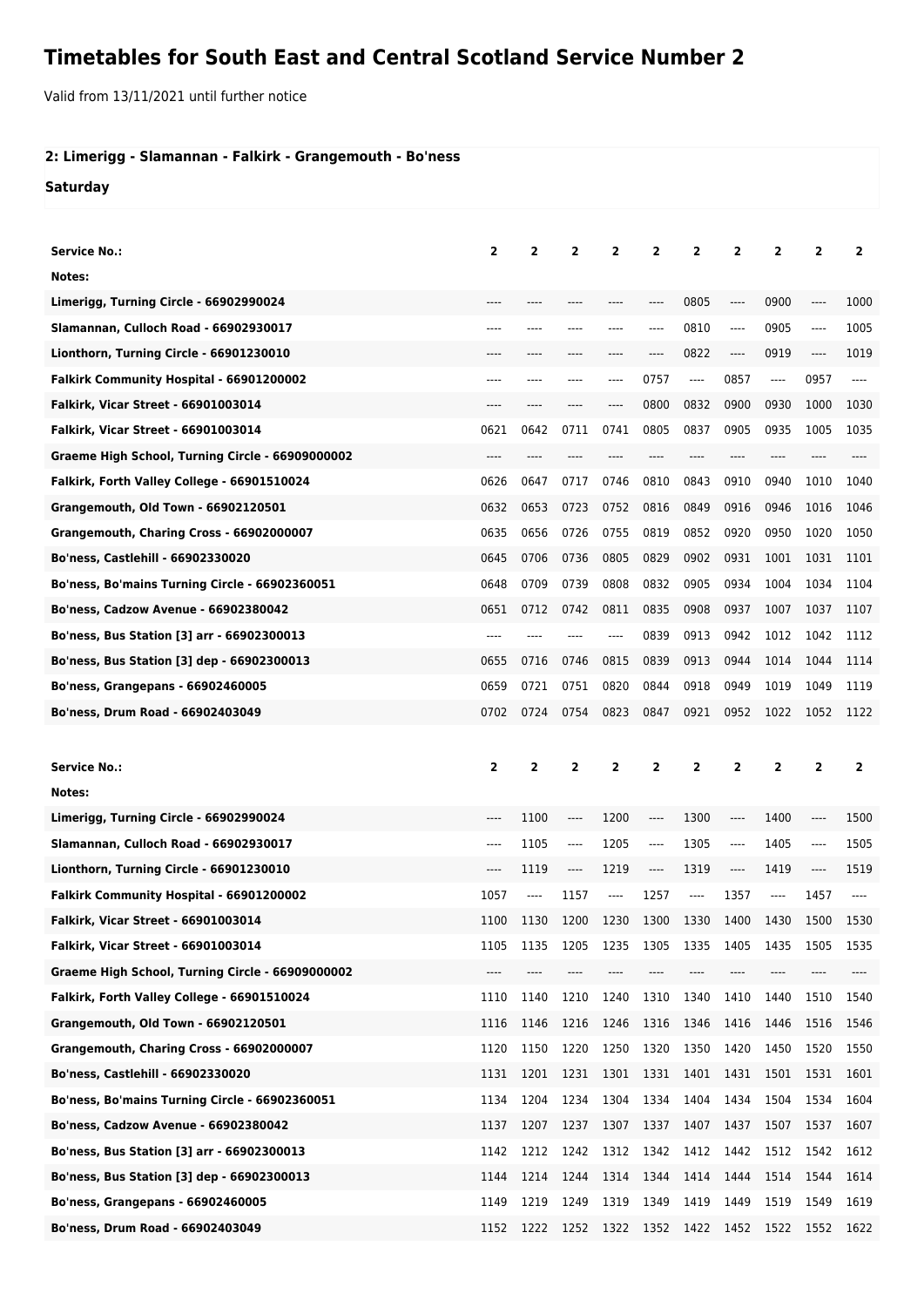| <b>Service No.:</b>                              | $\overline{2}$ | 2     | $\overline{2}$ | $\overline{2}$ | 2        | $\overline{2}$ | $\overline{2}$ | 2                             | $\overline{2}$ | $\overline{2}$ |
|--------------------------------------------------|----------------|-------|----------------|----------------|----------|----------------|----------------|-------------------------------|----------------|----------------|
| Notes:                                           |                |       |                |                |          |                |                |                               |                |                |
| Limerigg, Turning Circle - 66902990024           | $---$          | 1600  | $---$          | 1700           | $---$    | 1800           | $---$          | 1900                          | ----           | 1945           |
| Slamannan, Culloch Road - 66902930017            | ----           | 1605  | $---$          | 1705           | $\cdots$ | 1805           | $---$          | 1905                          | $---$          | 1950           |
| Lionthorn, Turning Circle - 66901230010          | $---$          | 1619  | $\cdots$       | 1719           | $\cdots$ | 1818           | $---$          | 1917                          | ----           | 2002           |
| Falkirk Community Hospital - 66901200002         | 1557           | $---$ | 1657           | $---$          | 1757     | $\cdots$       | 1857           | $\qquad \qquad - - -$         | 1957           | ----           |
| <b>Falkirk, Vicar Street - 66901003014</b>       | 1600           | 1630  | 1700           | 1730           | 1800     | 1828           | 1900           | 1925                          | 2000           | 2010           |
| Falkirk, Vicar Street - 66901003014              | 1605           | 1635  | 1705           | 1735           | 1805     | $-----$        | 1905           | $\qquad \qquad - - -$         | 2005           |                |
| Graeme High School, Turning Circle - 66909000002 | ----           |       |                |                |          |                |                |                               |                |                |
| Falkirk, Forth Valley College - 66901510024      | 1610           | 1640  | 1710           | 1740           | 1810     | $-----$        | 1910           | $\qquad \qquad - - -$         | 2010           |                |
| Grangemouth, Old Town - 66902120501              | 1616           | 1646  | 1716           | 1746           | 1816     | $\cdots$       | 1916           | $\hspace{1.5cm} \textbf{---}$ | 2016           | ----           |
| Grangemouth, Charing Cross - 66902000007         | 1620           | 1650  | 1720           | 1750           | 1820     | $-----$        | 1919           | $\qquad \qquad - - -$         | 2019           | ----           |
| Bo'ness, Castlehill - 66902330020                | 1631           | 1701  | 1731           | 1801           | 1831     | $-----$        | 1929           | $\hspace{1.5cm} \textbf{---}$ | 2029           | ----           |
| Bo'ness, Bo'mains Turning Circle - 66902360051   | 1634           | 1704  | 1734           | 1804           | 1834     | $-----$        | 1932           | $\qquad \qquad - - -$         | 2032           | ----           |
| <b>Bo'ness, Cadzow Avenue - 66902380042</b>      | 1637           | 1707  | 1737           | 1807           | 1837     | ----           | 1935           | $---$                         | 2035           |                |
| Bo'ness, Bus Station [3] arr - 66902300013       | 1642           | 1712  | 1742           | 1812           | 1842     | $-----$        | 1939           | $\qquad \qquad - - -$         | 2039           | ----           |
| Bo'ness, Bus Station [3] dep - 66902300013       | 1644           | 1714  | 1744           | 1814           | 1844     | $-----$        | 1940           | $\hspace{1.5cm} \textbf{---}$ | 2040           | ----           |
| Bo'ness, Grangepans - 66902460005                | 1649           | 1719  | 1749           | 1819           | 1849     | $\cdots$       | 1945           | $\qquad \qquad - - -$         | 2045           | ----           |
| Bo'ness, Drum Road - 66902403049                 | 1652           | 1722  | 1752           | 1822           | 1852     | ----           | 1948           | ----                          | 2048           |                |

| <b>Service No.:</b>                              | 2    | $\overline{2}$ |
|--------------------------------------------------|------|----------------|
| Notes:                                           |      | <b>NXH</b>     |
| Limerigg, Turning Circle - 66902990024           | ---- | ----           |
| Slamannan, Culloch Road - 66902930017            | ---- | ----           |
| Lionthorn, Turning Circle - 66901230010          | ---- | ----           |
| Falkirk Community Hospital - 66901200002         | 2057 | 2157           |
| Falkirk, Vicar Street - 66901003014              | 2100 | 2200           |
| Falkirk, Vicar Street - 66901003014              | 2105 | 2205           |
| Graeme High School, Turning Circle - 66909000002 | ---- | ----           |
| Falkirk, Forth Valley College - 66901510024      | 2110 | 2210           |
| Grangemouth, Old Town - 66902120501              | 2116 | 2216           |
| Grangemouth, Charing Cross - 66902000007         | 2119 | 2219           |
| Bo'ness, Castlehill - 66902330020                | 2129 | 2229           |
| Bo'ness, Bo'mains Turning Circle - 66902360051   | 2132 | 2232           |
| Bo'ness, Cadzow Avenue - 66902380042             | 2135 | 2235           |
| Bo'ness, Bus Station [3] arr - 66902300013       | 2139 | 2239           |
| Bo'ness, Bus Station [3] dep - 66902300013       | 2140 | 2240           |
| <b>Bo'ness, Grangepans - 66902460005</b>         | 2145 | 2245           |
| Bo'ness, Drum Road - 66902403049                 | 2148 | 2248           |
|                                                  |      |                |

**NXH** On 24 and 31 December this journey will not operate

## **2: Bo'ness - Grangemouth - Falkirk - Slamannan - Limerigg**

**Saturday**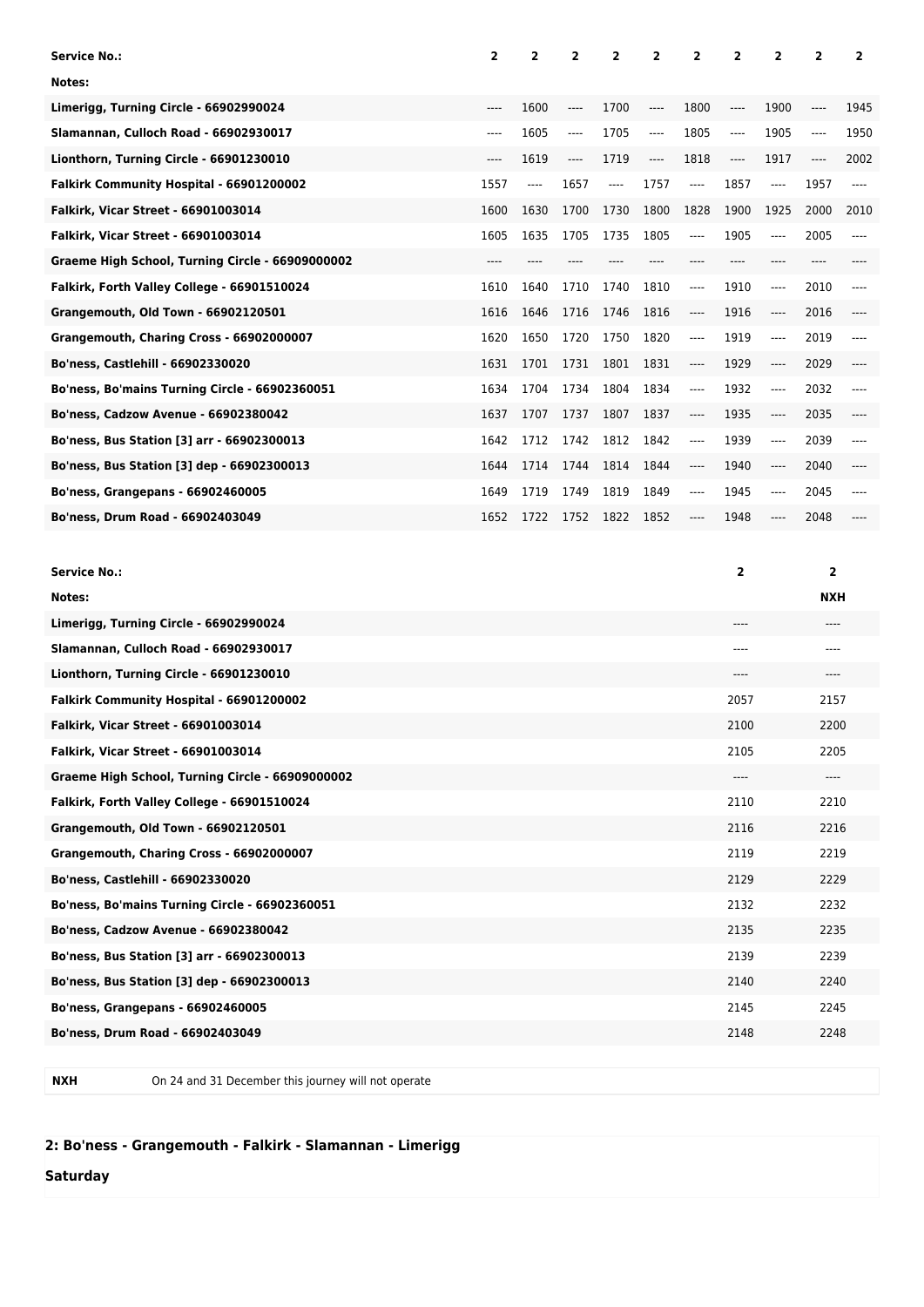| Service No.:                                     | 2       | 2    | 2                             | 2         | 2       | 2                        | 2    | 2         | 2     | 2            |
|--------------------------------------------------|---------|------|-------------------------------|-----------|---------|--------------------------|------|-----------|-------|--------------|
| Notes:                                           |         |      |                               |           |         |                          |      |           |       |              |
| Bo'ness, Drum Road - 66902403049                 | $---$   | 0704 | 0725                          | 0755      | 0825    | 0855                     | 0925 | 0955      | 1025  | 1055         |
| Bo'ness, Hadrian Way - 66902400026               | $-----$ | 0707 | 0728                          | 0758      | 0828    | 0858                     | 0928 | 0958      | 1028  | 1058         |
| Bo'ness, Cowdenhill Road - 66902460006           | ----    | 0711 | 0732                          | 0802      | 0832    | 0902                     | 0932 | 1002      | 1032  | 1102         |
| Bo'ness, Bus Station arr - 66902300014           | $-----$ | 0715 | 0736                          | 0806      | 0836    | 0906                     | 0936 | 1006      | 1036  | 1106         |
| <b>Bo'ness, Bus Station dep - 66902300014</b>    | $---$   | 0716 | 0740                          | 0810      | 0840    | 0910                     | 0940 | 1010      | 1040  | 1110         |
| Bo'ness, Cadzow Avenue - 66902380041             | ----    | 0720 | 0745                          | 0815      | 0845    | 0915                     | 0945 | 1015      | 1045  | 1115         |
| Bo'ness, Bo'mains Turning Circle - 66902360051   | ----    | 0723 | 0748                          | 0818      | 0848    | 0918                     | 0948 | 1018      | 1048  | 1118         |
| Bo'ness, Castlehill - 66902330021                | $-----$ | 0725 | 0750                          | 0820      | 0850    | 0920                     | 0950 | 1020      | 1050  | 1120         |
| Grangemouth, Charing Cross - 66902000008         | $---$   | 0735 | 0801                          | 0831      | 0901    | 0931                     | 1001 | 1031      | 1101  | 1131         |
| Grangemouth, Old Town - 66902120502              | ----    | 0739 | 0807                          | 0837      | 0907    | 0937                     | 1007 | 1037      | 1107  | 1137         |
| Falkirk, Forth Valley College - 66901510025      | ----    | 0745 | 0811                          | 0841      | 0911    | 0941                     | 1011 | 1041      | 1111  | 1141         |
| Graeme High School, Turning Circle - 66909000002 | ----    | ---- | ----                          | ----      | ----    | ----                     | ---  |           |       |              |
| Falkirk, Upper Newmarket St [2] - 66901001019    | $---$   | 0750 | 0817                          | 0847      | 0917    | 0947                     | 1017 | 1047      | 1117  | 1147         |
| Falkirk, Upper Newmarket St [2] - 66901001019    | 0738    | 0750 | 0821                          | 0848      | 0921    | 0948                     | 1021 | 1048      | 1121  | 1148         |
| Falkirk Community Hospital - 66901200002         | $-----$ | 0755 | $\hspace{1.5cm} \textbf{---}$ | 0853      | $-----$ | 0953                     | ---- | 1053      | $---$ | 1153         |
| Lionthorn, Turning Circle - 66901230010          | 0746    | ---- | 0832                          | ----      | 0932    | $---$                    | 1032 | ----      | 1132  | ----         |
| Slamannan, Culloch Road - 66902930018            | 0758    | ---- | 0845                          | $-----$   | 0945    | $-----$                  | 1045 | ----      | 1145  |              |
| Limerigg, Turning Circle - 66902990024           | 0803    | ---- | 0851                          | ----      | 0951    | $-----$                  | 1051 | ----      | 1151  |              |
|                                                  |         |      |                               |           |         |                          |      |           |       |              |
|                                                  |         |      |                               |           |         |                          |      |           |       |              |
| Service No.:                                     | 2       | 2    | 2                             | 2         | 2       | $\overline{2}$           | 2    | 2         | 2     | $\mathbf{2}$ |
| Notes:                                           |         |      |                               |           |         |                          |      |           |       |              |
| Bo'ness, Drum Road - 66902403049                 | 1125    | 1155 | 1225                          | 1255      | 1325    | 1355                     | 1425 | 1455      | 1525  | 1555         |
| Bo'ness, Hadrian Way - 66902400026               | 1128    | 1158 | 1228                          | 1258      | 1328    | 1358                     | 1428 | 1458      | 1528  | 1558         |
| Bo'ness, Cowdenhill Road - 66902460006           | 1132    | 1202 | 1232                          | 1302      | 1332    | 1402                     | 1432 | 1502      | 1532  | 1602         |
| <b>Bo'ness, Bus Station arr - 66902300014</b>    | 1136    | 1206 | 1236                          | 1306      | 1336    | 1406                     | 1436 | 1506      | 1536  | 1606         |
| Bo'ness, Bus Station dep - 66902300014           | 1140    | 1210 | 1240                          | 1310 1340 |         | 1410                     | 1440 | 1510 1540 |       | 1610         |
| Bo'ness, Cadzow Avenue - 66902380041             | 1145    | 1215 | 1245                          | 1315      | 1345    | 1415                     | 1445 | 1515      | 1545  | 1615         |
| Bo'ness, Bo'mains Turning Circle - 66902360051   | 1148    | 1218 | 1248                          | 1318      | 1348    | 1418                     | 1448 | 1518      | 1548  | 1618         |
| Bo'ness, Castlehill - 66902330021                | 1150    | 1220 | 1250                          | 1320      | 1350    | 1420                     | 1450 | 1520      | 1550  | 1620         |
| Grangemouth, Charing Cross - 66902000008         | 1201    | 1231 | 1301                          | 1331      | 1401    | 1431                     | 1501 | 1531      | 1601  | 1631         |
| Grangemouth, Old Town - 66902120502              | 1207    | 1237 | 1307                          | 1337      | 1407    | 1437                     | 1507 | 1537      | 1607  | 1637         |
| Falkirk, Forth Valley College - 66901510025      | 1211    | 1241 | 1311                          | 1341      | 1411    | 1441                     | 1511 | 1541      | 1611  | 1641         |
| Graeme High School, Turning Circle - 66909000002 | $---$   |      |                               |           |         |                          |      |           |       |              |
| Falkirk, Upper Newmarket St [2] - 66901001019    | 1217    | 1247 | 1317                          | 1347      | 1417    | 1447                     | 1517 | 1547      | 1617  | 1647         |
| Falkirk, Upper Newmarket St [2] - 66901001019    | 1221    | 1248 | 1321                          | 1348      | 1421    | 1448                     | 1521 | 1548      | 1621  | 1648         |
| Falkirk Community Hospital - 66901200002         | ----    | 1253 | ----                          | 1353      | ----    | 1453                     | ---- | 1553      | ----  | 1653         |
| Lionthorn, Turning Circle - 66901230010          | 1232    | ---- | 1332                          | ----      | 1432    | $\overline{\phantom{a}}$ | 1532 | ----      | 1632  | ----         |
| Slamannan, Culloch Road - 66902930018            | 1245    | ---- | 1345                          | ----      | 1445    | ----                     | 1545 | ----      | 1645  | ----         |